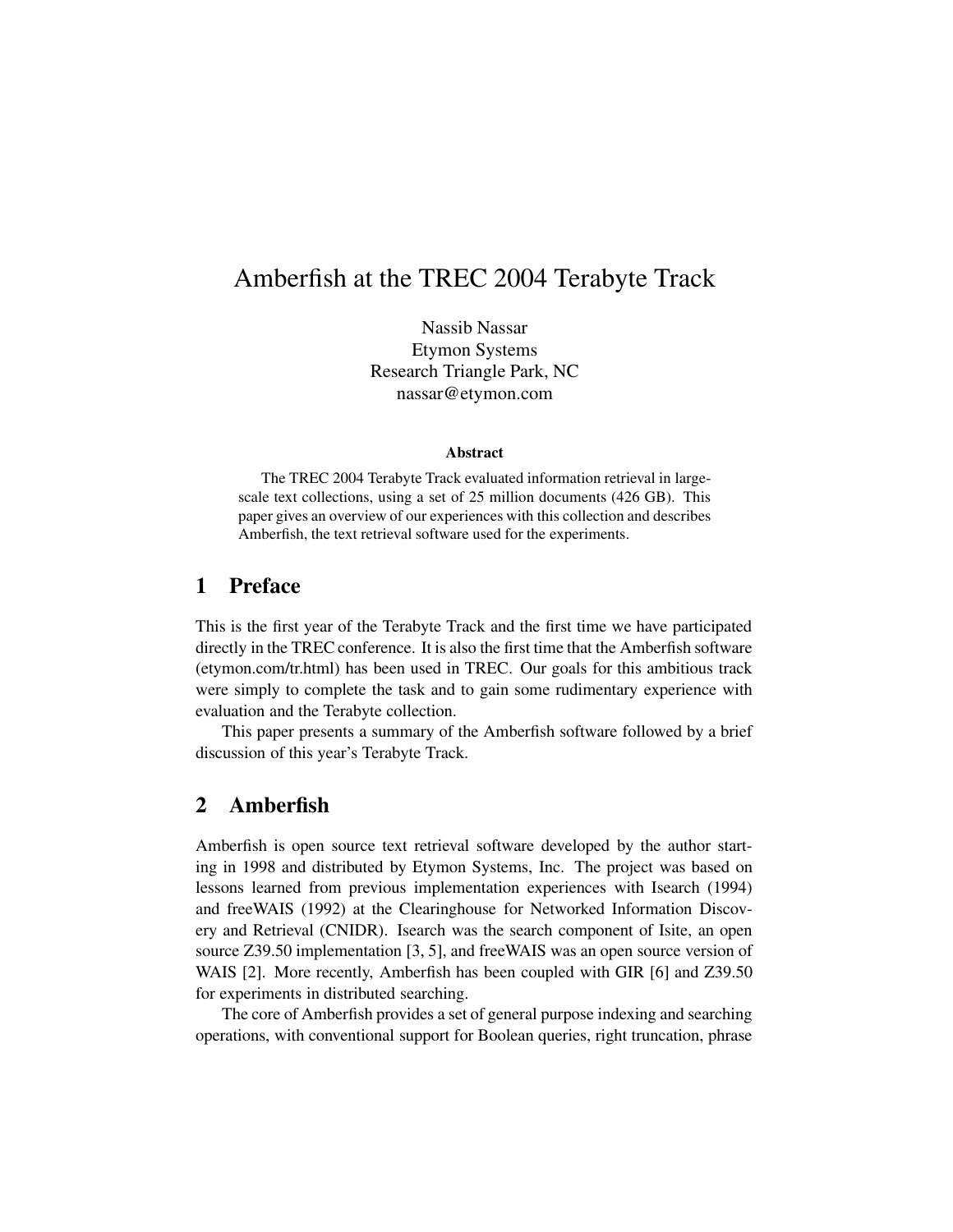searching, relevance ranking, multiple documents per file, incremental indexing, and stemming. Some novel features are indexing of semi-structured text (XML), structured queries for selecting field path subtrees, hierarchical results showing field relationships, and automatic searching across multiple indexes.

The software consists of a C/C++ library and a Unix-like command line interface on the front end. The central data structures are a dictionary and linked postings lists [4], with a simple prefix B-tree used to store the inverted file. The postings can be converted to sequential lists with an optional second indexing pass. Several speed optimizations are used in indexing, such as merge update of the B-tree [1]. Additional files optionally store word positions (for phrase/proximity) and field structures, both associated with individual postings.

### **3 Terabyte Track**

The first few weeks of handling the Terabyte collection primarily entailed discovering all of the approaches that were *not* going to work. The collection consisted of 25 million web pages from the .GOV domain, or about 426 GB. The initial plan was to process the collection using HTML-to-XML conversion software such as HTML Tidy and html2text, so that the structure could be indexed by Amberfish. However, the software was unable to convert successfully more than 99% of the documents. With limited time remaining and in order to avoid confusion, it was determined to index the documents as plain text, although this unfortunately meant that tag element and attribute names would be indexed as words. In addition, the relevance scoring function for "bag of words" queries was not implemented in time for submitting query runs. As a result, the plan changed to finishing the task and leaving evaluation until next year.

Three runs were submitted. The first was produced by the simple union of documents matching title terms from the topic. The second was a simple intersection. The third was a combination of union and intersection, with results from the intersection weighted more heavily. The results were poor enough that they need not be included here. In particular the lack of attention to word proximity seems to have hurt precision. However, this could also be a result of our incomplete scoring function, which in effect was a very simplified variation of NTC for document weights with no term weighting.

Although a Porter stemmer was used, no stopwords were removed. Even so the indexing process was very fast, under 45 hours with fairly modest hardware: 2 GB RAM on a Xeon 3.06 GHz system, storing 279 GB of index files. (The system had quite a bit more memory which was not used in these experiments.) The index was partitioned into 27 subindexes and the searches distributed over them.